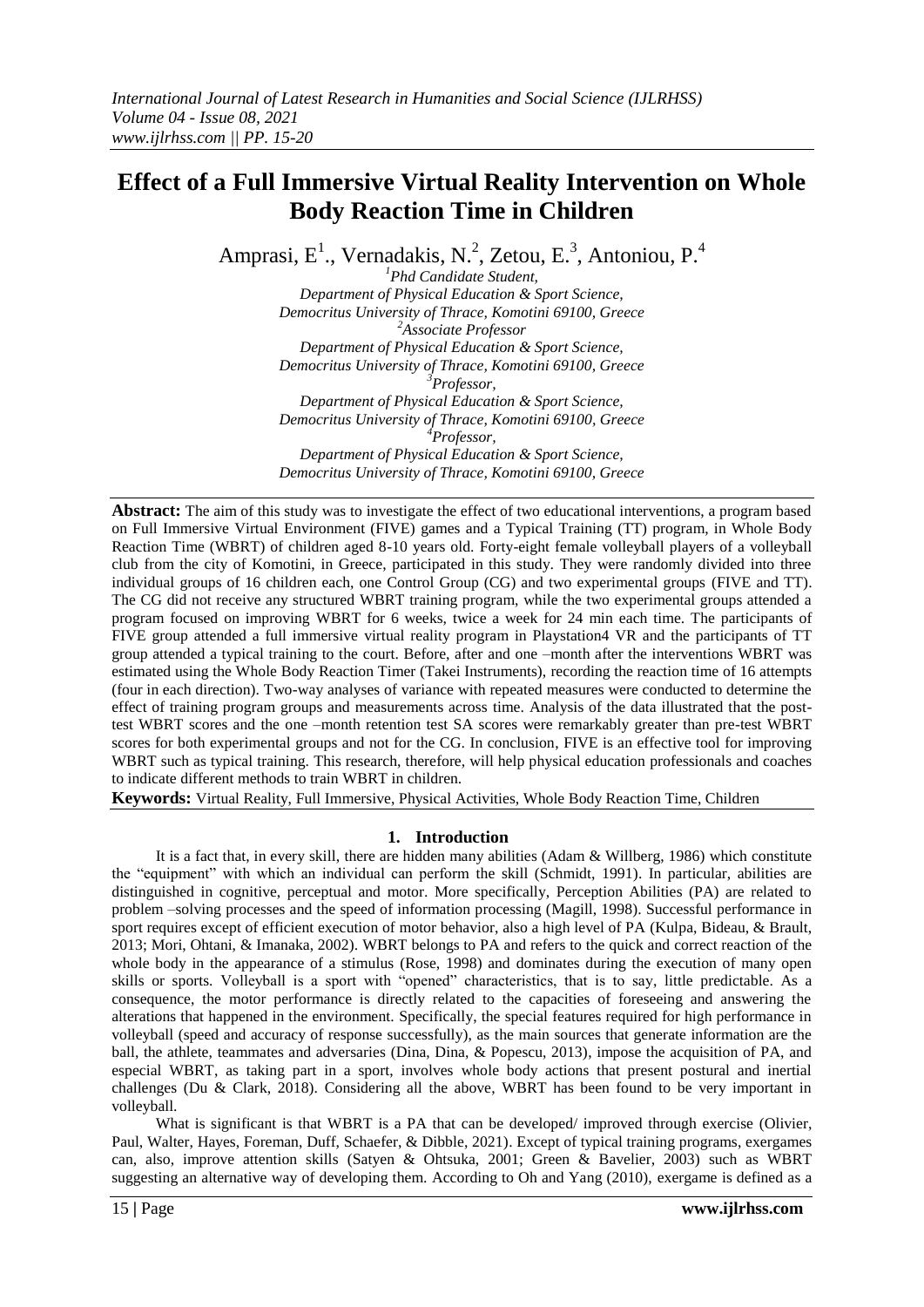### *International Journal of Latest Research in Humanities and Social Science (IJLRHSS) Volume 04 - Issue 08, 2021 www.ijlrhss.com || PP. 15-20*

video game that requires physical activity in order to play. These types of games inspire and motivate the users to exercising by taking advantage of different technologies (Feltz, Irwin, & Kerr, 2012; Nurkkala, Kalermo, & Jarvilehto, 2014). The newest types of high-tech video games are these who use Virtual Reality (VR), which is a computer-based technology that incorporates input and output devices and that allows participants to experience and interact with an artificial environment as if it were the real world. Virtual Environments (VE) come in many forms and often these are determined by the capabilities of the platform or hardware with which one can experience the VE. What constitutes the key point of VR is immersion and constitutes the perception the user has about his or her existence in a VE. Full Immersion within a VE comes by means of a Head Mounted Display (HMD) and can even include haptic interface devices (hand controllers and joysticks) that enable the users to concentrate and interact on the game by eliminating any external distractions. The HMD is a wearable device that covers the eyes and thus removes vision of the outside world. It has two small screens on which the virtual world is viewed in stereovision with a wide field of view, also is combined with head tracking to allow the user to view areas of the VE that are outside of the immediate field of view by turning their head (Alhadad & Aboo, 2018).

Surveys to exergames revealed that, participating in exergames may encourage physical activity (Sinclair, Hingston, & Masek, 2007; Oh & Yang, 2010), improve the teaching of sports-related motor skills (Patel, Bailenson, Hack –Jung, Diankov, & Bajcsy, 2006; Eaves, Breslin, Van Schalk, Robinson, & Spears, 2011) and finally decrease reaction time (Bisson, Contant, Sveistrup, & Lajoie, 2007; Politopoulos, 2015) by making the participation more enjoyable (Faric, Potts, Hon, Smith, Newby, Steptoe, & Fisher, 2019) and appealing to children (Nurkkala et al., 2014). Additionally, according to Pourazar, Mirakhori, Hemayattalab and Bagherzadeh (2018) a four –week training program with VR affects the improvement of reaction time in children with cerebral palsy. Moreover, VR use has significantly increased during the lockdown period due to Covid -19, and users expressed overwhelmingly positive opinions on the impact of VR activities on their mental and physical wellbeing (Siani & Marley, 2021) appearing effective programs for reducing pain intensity and pain-related interference in activity, mood, and stress posttreatment (Garcia, Birckhead, Krishnamurthy, Sackman,, Mackey, Louis, Salmasi, Maddox, & Darnall, 2021).

The review of the literature indicates that the few interventions with VR training programs that have been made until today: a) have not done on developing and improving WBRT, b) were mainly targeted at children or adolescents with clinical conditions and not at volleyball female players, and c) were not conducted in children aged 8-10 years old with a CG. As a result, the paucity of research on the utilization of FIVE training programs in WBRT development, led the authors of this paper to design and carry out a study that addressed the impact of full immersive virtual reality on children's WBRT development, as compared to typical approaches for the development of that PA. Thus this survey is original and is going to fill this gap in the research literature. Exploring whether FIVE to be used in the training of female volleyball players aged 8-10 years old improve their WBRT by examining the short and long term effects.

The purpose of this study was to define the effect of two educational interventions in WBRT of children aged 8-10 years old. A program based on FIVE games and a TT program. More specifically, the study examined the following research questions:

(1) Are there differences in initial mean WBRT test scores between the TT, the FIVE and the CG?

(2) Do children, on average, report differently on the WBRT test for the pre-test, post-test and one – month retention test measurements?

(3) Do the differences in means for the WBRT test between the TT, the FIVE and the CG vary between the pre-test, post-test and one –month retention test measurements?

This study can proposal a useful guidance to the international research community regarding the effectiveness or no of FIVE games as vehicles for improving WBRT among volleyball girls aged 8-10 years – old.

## **2. Method**

#### **2.1 Participants**

Forty eight (n=48) female players of a volleyball club, 8 to 10 years –old (mean 9.27±0.77 years) where the children whose parents had expressed interest in participating in the study. Each participant voluntarily provided written informed consent before participation. After the pre -test they were randomly divided into three individual groups of 16 children each. One CG and two experimental groups, the FIVE group and the TT group.

#### **2.2 Procedure**

Participants of the CG did not receive any structured training program. Participants of two experimental groups participated in 12 practice sessions that were conducted during 6 weeks, twice a week for 24 min each time. Participants of the FIVE group have attended a FIVE program in Playstation4 VR based to improve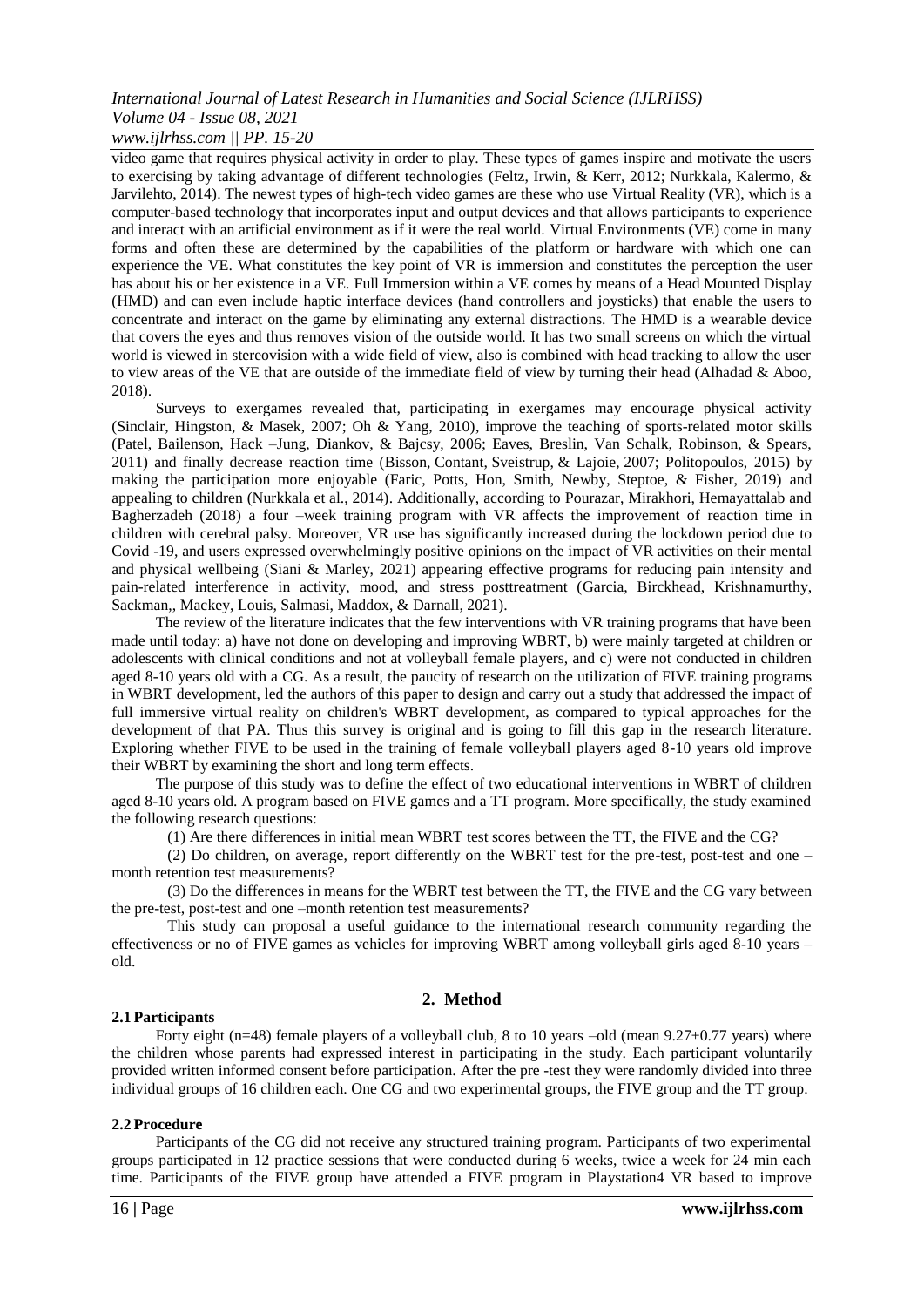WBRT. Whereas participants of the TT group have attended a TT WBRT training to the court. Before, after and one –month after the intervention without practice, assessed WBRT.

#### **2.3 Intervention Program**

The participants of FIVE group, prior to the training program with PlayStation4 VR, received an introductory tutorial on how to use the PlayStation4 VR and how to play the specific games. The VR game has been chosen from the "Carnival Games" which would train WBRT was "Climbing Wall". In every session, the participants were able to play this game that was based on training WBRT.

At the same time, the participants of TT group have attended a typical training to the court aiming to develop WBRT. A typical training was, initially warm –up (4 min.), two exercises that were based on training WBRT (24 min.) and stretching (4 min.).

#### **2.4 Measures**

To evaluate children's WBRT, the Whole Body Reaction Timer (Takei Instruments) was used. The instrument consists of 6 plates connected to each other by a cable circuit. The two plates are located in the center where the practitioners were placed. The other four plates are located on the right, left, front and back of the center plates. The practitioners reacted to visual stimulus that was present on a screen at a distance of 3m indicating one of the four directions. When the stimulus appeared, the practitioners had to move to the corresponding plate as fast as they could. The evaluated variable was the mean reaction time (sec) of a total of 16 attempts (four in each direction). The reliability of the test was *r*= .93.

#### **2.5 Statistical Analysis**

To perform analyses of the study's data, the SPSS 23.0 (Statistical Package for the Social Sciences) for Windows was used. One way analysis of variances (One-Way ANOVA) conducted to evaluate the initial differences in WBRT of the participants of the three groups at pre –test. Two-Way Analysis of Variances with repeated measures (Two-Way Repeated) was conducted to assess the effect of training programs and measurements across time on WBRT performance. The dependent variable was WBRT test scores. The withinindividuals' factors were Training program groups with three levels (FIVE, TT and CG) and Time with three levels (pre, post and one –month retention test). Significant differences between the means across time were tested at the 0.05 alpha level. An effect size was computed for each analysis using the eta-squared statistic  $(\eta^2)$ to assess the practical significance of findings. Cohen's guidelines were used to interpret  $\eta^2$  effect size: 0.01=small, 0.06=medium and 0.14=large (Cohen, 1988). The hypotheses of this study were:

(H1) The three groups of children will not differ significantly on measure of WBRT at pre-test.

(H2) The children in both experimental groups would improve and retain their performance on WBRT, in contrast with those in the CG.

#### **3. Results**

One-way analysis of variance (One –Way Anova) was conducted to evaluate Hypothesis I (that the three groups of participants would not differ significantly on measure of WBRT at pre-test). Indeed, there were no significant initial differences between the three groups in the mean WBRT test scores,  $F_{(2,45)}=1.303$ , p>.05.

Two-way analysis of variances with repeated measures (Two –Way Repeated) was conducted to evaluate the Hypothesis II (those participants in both the FIVE and the TT groups would improve and retain their WBRT, in contrast with those in the CG). As demonstrated in what follows, this hypothesis was corroborated. The results of the present study revealed that, regardless of whether it was FIVE or TT group, WBRT improved and retained in contrast with CG (Table1).

|             |             | Pre —test | <b>Table 1:</b> Pre, Post and Retention Tests in WBRT (mean $\pm$ SD).<br>Post –test |      | Retention –test |      |           |
|-------------|-------------|-----------|--------------------------------------------------------------------------------------|------|-----------------|------|-----------|
|             |             | Mean      | <b>SD</b>                                                                            | Mean | SD              | Mean | <b>SD</b> |
| <b>WBRT</b> | <b>FIVE</b> | 0.67      | 0.12                                                                                 | 0.63 | 0.10            | 0.57 | 0.10      |
|             | TT          | 0.75      | 0.15                                                                                 | 0.61 | 0.12            | 0.55 | 0.13      |
|             | CG          | 0.71      | 0.14                                                                                 | 0.66 | 0.10            | 0.68 | 0.10      |

Table 1: Pre, Post and Retention Tests in WBRT (mean  $\pm$  SD).

Note: SD: Standard Deviation

There was not noted significant main effect on WBRT,  $F_{(2,45)} = 2.117$ , p $> 0.05$ , partial  $\eta^2 = 0.086$ , while the training programs  $\times$  mean of WBRT interaction effect was significant,  $F_{(2,44)} = 12.062$ , p<0.05, partial  $\eta^2 = 0.354$ . The univariate test associated with the Group's main effect was also significant as well,  $F_{(4,88)} = 3.204$ , p< 0.05,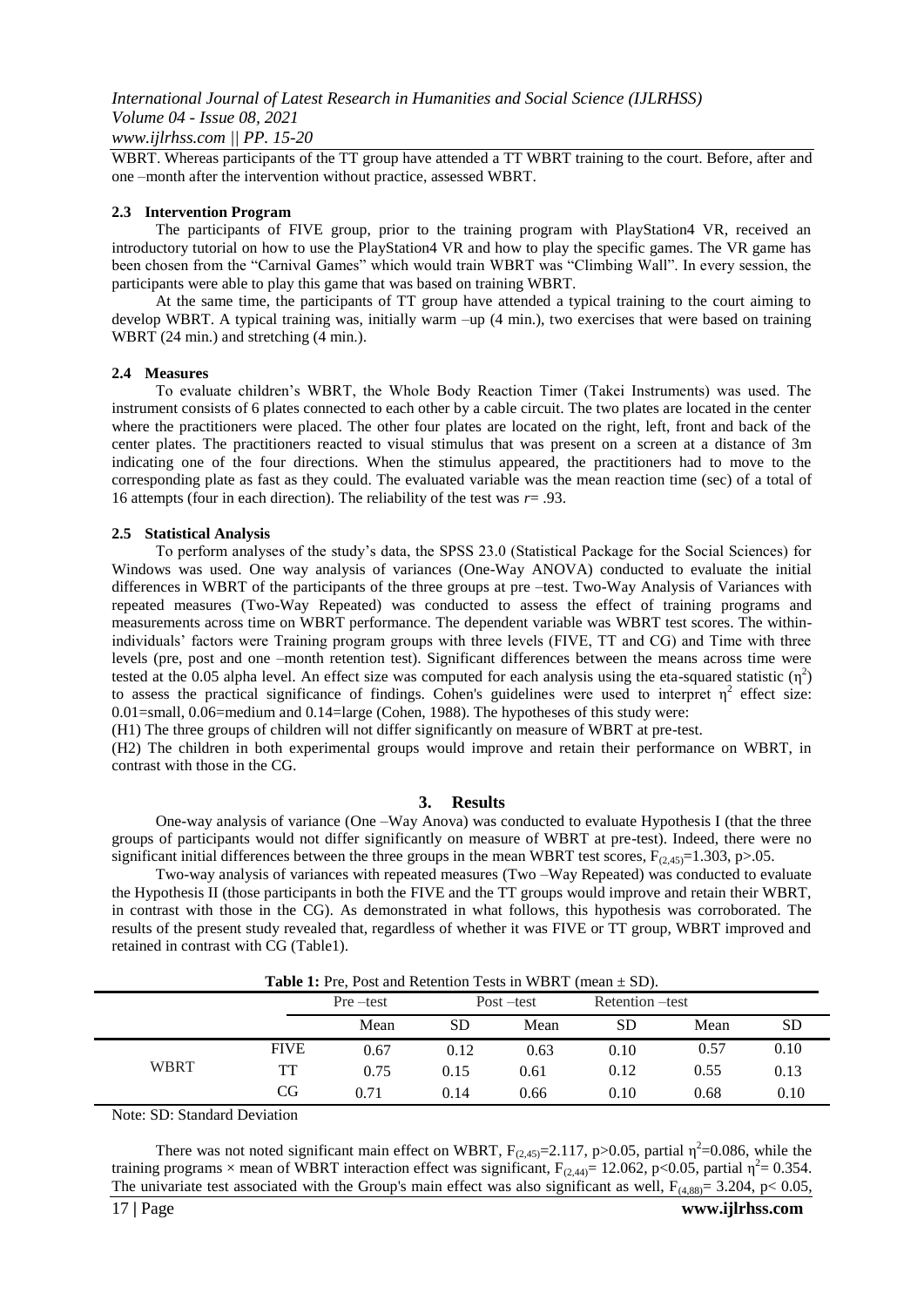## *International Journal of Latest Research in Humanities and Social Science (IJLRHSS) Volume 04 - Issue 08, 2021 www.ijlrhss.com || PP. 15-20*

partial  $\eta^2$  = 0.127, which means that the differences before and after the intervention depend on the group being examined each time. Analyzing the interaction on the mean of WBRT for each level of the independent variable, a significant effect of the repeated factor Time was found only for the FIVE group,  $F_{(2,44)} = 3.857$ , p<0.05, partial  $\eta^2$  = 0.149 and the TT group,  $F_{(2,44)}$  = 13.825, p < 0.05, partial  $\eta^2$  = 0.386 but not for the CG,  $F_{(2,44)}$  = 0.981, p > 0.05, partial  $\eta^2$ =0.043. Pairwise comparisons using t-test with a Bonferroni adjustment revealed significant mean differences in WBRT between pre –test and retention test (MD= 578.292; 95% CI: 307.991 to 848.593, p<0.05) and between post –test and retention test  $(MD = 0.095, 95\% \text{ CI}$ : 0.003 to 0.187, ) p<0.05) in FIVE group. Similarly, significant mean differences in WBRT were found between pre-test and post –test (MD= 0.139; 95% CI: .0.45 to 0.233,  $p<0.05$ ) and between pre –test and retention test (MD= 0.198; 95% CI: 0.105 to 0.290, p<0.05) in TT group (Figure 1). In conclusion, the retention WBRT scores test was remarkably higher than pretest scores for both experimental groups, but not for the CG.



**Figure 1:** Performance on all measurements across time of the WBRT ability test of the three groups.

## **4. Discussion – Conclusions**

The purpose of this work was to define the effect of two educational interventions, a program based on FIVE games and a TT program, on improvement of WBRT in children aged 8-10 years old. Before, after and one -month after the interventions, the children's WBRT was measured. In particular, the mean reaction time (sec) of a total of 16 attempts (four in each direction) was estimated.

During the training, athletes receive a significant number of stimuli, which they are asked to process in order to react, choosing the appropriate response as quickly as possible (Michalopulu, Tzetzis, Koutlas, Taxildaris, & Kioumourtzoglou, 1994), moving their whole body. Specifically, the special features required for high performance in volleyball (speed and accuracy of response successfully), as the main sources that generate information are the ball, the athlete, teammates and adversaries (Dina, et al., 2013), impose the acquisition of WBRT, as taking part in a sport involves whole body actions that present postural and inertial challenges (Du & Clark, 2018). Hence, there is a need of improving WBRT. The results of this research revealed that WBRT can be developed /improved through exercise, as both experimental groups, FIVE and TT, developed/ improved the WBRT. Considering the above, WBRT can be improved both with FIVE as well as with TT games, where stimuli are many and the practitioner has to react in every stimuli by moving the whole body in the right direction. These results confirm Olivier et al. (2021) who mention that WBRT can be improved trough appropriate exercise. They are also in accordance with Schmidt (1991), who revealed that reaction time can be decreased through exercise, especially when the stimuli and the response options are enough and there is a need to move the whole body, just as happens in WBRT.

This research suggests methods to improve WBRT, providing a useful tool for Physical Education Professionals (PEP) and coaches in order to improve WBRT in a different way. Except of typical training that all PEPs and coaches use in order to train this so crucial for athletes PA, as well VR could be used in combination with typical training in order to keep on improving WBRT in home to the young athlete. In addition, the use of video games in physical exercise, known as exergaming, has been increasing in attention and popularity in recent years (Sinclair, et al., 2007). Moreover, exergames are workable, potentially effective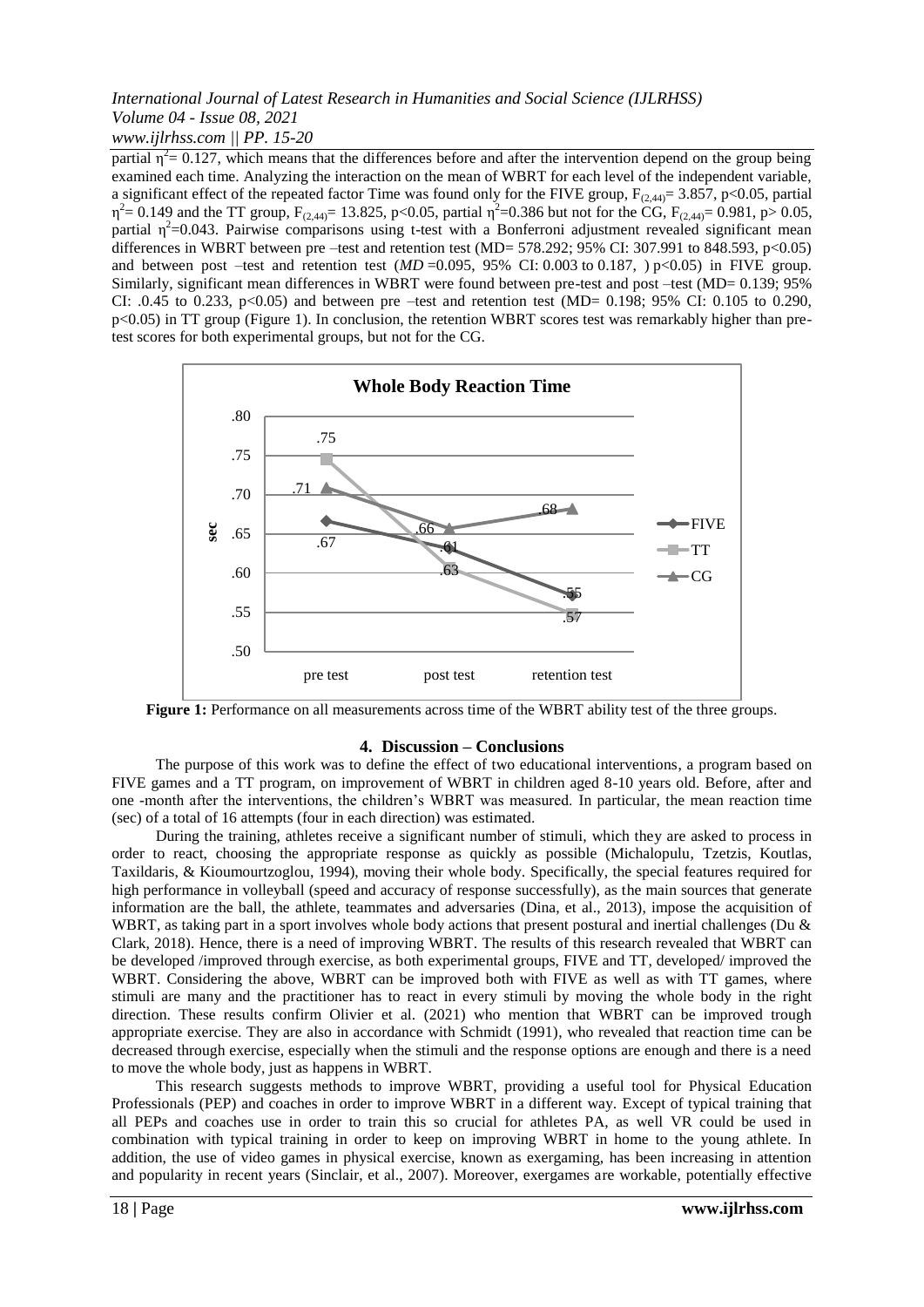## *International Journal of Latest Research in Humanities and Social Science (IJLRHSS) Volume 04 - Issue 08, 2021*

## *www.ijlrhss.com || PP. 15-20*

and probably could constitute an important and powerful tool available to the PEPs (Merino Campos & Del Fernandez, 2016). Therefore, it is at the discretion to each PEP and coach to use whichever method he or she thinks can support it. For instance, volleyball athletes can develop and retain WBRT that has been found to be necessary for volleyball (Oxendine, 1984; Schmidt & Lee, 2005), through training in the court using specific exercises. In combination with training in the court, athletes can continue practicing in WBRT in an enjoyable and safe environment (Huang, Wong, Lu, Huang, & Teng, 2017) by playing these specific games in PlayStation VR. It could be suggested as an alternative method of practicing WBRT. Consequently, athletes could practice WBRT at home in an enjoyable way (Faric, et al., 2019), and without risk of injury (Huang, et al., 2017). Perhaps this tool could be used during periods of home confinement, as we lived due to COVID-19, where children have to stay away from the court and both PEPs and coaches were looking for ways to keep somewhat or better to improve PA. Besides, sports coaches, performers and scientists are constantly in search of new means to enhance sports performance and gain a competitive advantage (Abernethy & Wood, 2001).

In addition, the fact that the FIVE group improved WBRT, consists a very important point of the research and contributes to its innovation, as in the existing literature the FIVE have not been used in the development/ improvement of WBRT in order to exist indications of their impact. Future research should be conducted (possibly in younger or older children) to determine if FIVE exergames can improve other PA, such as depth perception or selective attention. Also, the same research should be conducted in young athletes of individual or other team sports.

## **5. References**

- [1]. Abernethy, B. & Wood, J. (2001). Do generalized visual training programmes for sport really work? An experimental investigation. *Journal of Sports Science,* 19, 203–222.
- [2]. Adam, J. J., & Willberg, R. B. (1986). *Rate of visual information processing and the prediction of performance excellence in professional ice-hockey and varsity down –hill skiing.* Proceedings of the Canadian society of psychomotor learning and sport psychology.
- [3]. Alhadad, S. A., & Aboo, O. G. (2018). Application of Virtual Reality Technology in Sport Skill. *International Journal of Academic Management Science Research, 2*(12), 31-40.
- [4]. Bisson, E., Contant, B., Sveistrup, H., & Lajoie, Y. (2007). Functional balance and dual-task reaction times in older adults are improved by virtual reality and biofeedback training. *Cyberpsychology Behavior*, 10, 16–23.<https://doi.org/10.1089/cpb.2006.9997>
- [5]. Cohen, J. (1988). *Statistical power analysis for the behavioral sciences*. Hillsdale, NJ: Lawrence Erlbaum.
- [6]. Dina, G., Dina, L. & Popescu, G. (2013). Perceptual models in volleyball players training. *Procedia - Social and Behavioral Sciences,* 93, 2114-2119.
- [7]. Du, Y. & Clark, J.E. (2018). The "Motor" in Implicit Motor Sequence Learning: A Foot-stepping Serial Reaction Time Task. *Journal of Visualized Experiments,* (135), e56483, doi: [10.3791/56483](https://dx.doi.org/10.3791/56483)
- [8]. Eaves, D. L., Breslin, G., Van Schalk, P., Robinson, E., & Spears, I. R. (2011). The short-term effects of real-time virtual reality feedback on motor learning in dance. *Presence, 20, 62*–77. doi: 10.1162*/*pres\_a\_00035.
- [9]. Faric, N., Potts, H.W.W., Hon, A., Smith, L., Newby, K., Steptoe, A., & Fisher, A. (2019). What players of virtual reality exercise games want: thematic analysis of web-based reviews. *Journal of Medical Internet Research*, *21* (9), 1-13. doi: 10.2196/13833.
- [10]. Feltz, D. L., Irwin, B., & Kerr, N. (2012). Two-Player Partnered Exergame for Obesity Prevention: Using Discrepancy in Players' Abilities as a Strategy to Motivate Physical Activity. *Journal of Diabetes Science and Technology, 6*(4), 820-827.
- [11]. Garcia, L.M., Birckhead, B.J., Krishnamurthy, P., Sackman, J., Mackey, I.G., Louis, R.G., Salmasi, V., Maddox, T., & Darnall, B.D. (2021). An 8-Week Self-Administered At-Home Behavioral Skills-Based Virtual Reality Program for Chronic Low Back Pain: Double-Blind, Randomized, Placebo-Controlled Trial Conducted During COVID-19. *Journal of medical internet research,* 23(2), e26292.
- [12]. Green, C. S., & Bavelier, D. (2003). Action video game modifies visual selective attention. *Nature, 423,*  534-537.
- [13]. Huang, C.H., Wong, M.K., Lu, J., Huang, W.F., & Teng, C.I. (2017). Can using exergames improve physical fitness? A 12-week randomized controlled trial. *Computers in Human Behavior*, *70*, 310–316.
- [14]. Kulpa, R., Bideau, B. & Brault, S. (2013). Displacements in Virtual Reality for sports performance analysis. *In Human walking in virtual environments* (pp. 299-318), Springer. [https://doi.org/10.1007/978-](https://doi.org/10.1007/978-1-4419-8432-6_13) [1-4419-8432-6\\_13](https://doi.org/10.1007/978-1-4419-8432-6_13)
- [15]. Magill, R. A. (1998). *Motor Learning Concepts and Applications* (5th ed). Boston: McGraw-Hill.